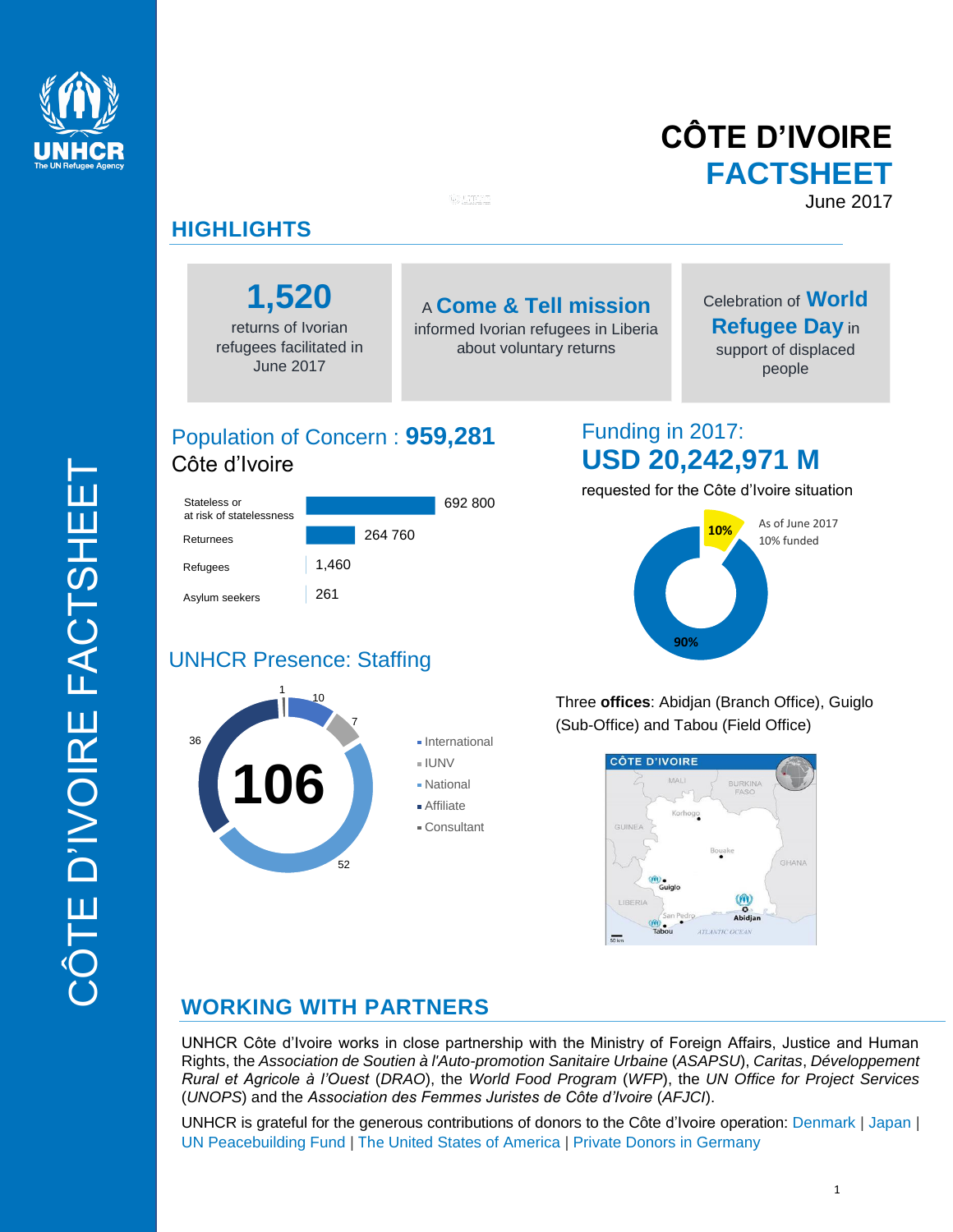## **MAIN ACTIVITIES**

### **VOLUNTARY REPATRIATION OF IVORIAN REFUGEES**

Since 2015, a total of 25,654 Ivorian refugees have returned with support from UNHCR and its partners, 24,930 of whom from Liberia and 724 from other countries such as Togo, Mali and Senegal. In June 2017 alone, UNHCR **facilitated 1,520 voluntary returns**.

UNHCR Cote d'Ivoire organized a "**Come and Tell mission**" to Liberia from 26 - 30 June 2017 with the support of SAARA (*Service d'Aide et Assistance aux Refugiés*) and UNHCR Liberia. The Ivorian delegation was composed of representatives of UNHCR as well as of the Ministries of Foreign Affairs; of the Interior; for the Promotion of Youth, Youth Employment and Civic Service; of National Education, Technical Education and Training; of Defense; of Women, Child Protection and Solidarity, as well as the NGOs CARITAS, ASAPSU and DRAO. The aim of the mission was to inform Ivorian refugees in Liberia about the security situation in their areas of return and the assistance provided to returnees to enable them to take informed decisions on their repatriation to Cote d'Ivoire. Although UNHCR continues to facilitate the voluntary repatriation of Ivorian refugees, close to 14,000 remain in different camps and communities in Liberia.

In June 2017, **severe weather conditions** and rains affected the voluntary repatriation to Cote d'Ivoire, especially in the south-west of the country. The bridge linking Tabou and San Pedro collapsed on 13 June 2017. A diversion lane has been operational since 20 June. A convoy scheduled for 14 June was postponed due to the degradation of the Prollo-Tabou track.

#### Monthly breakdown of facilitated returns since December 2015





#### Breakdown of facilitated returns in 2017 by country of provenance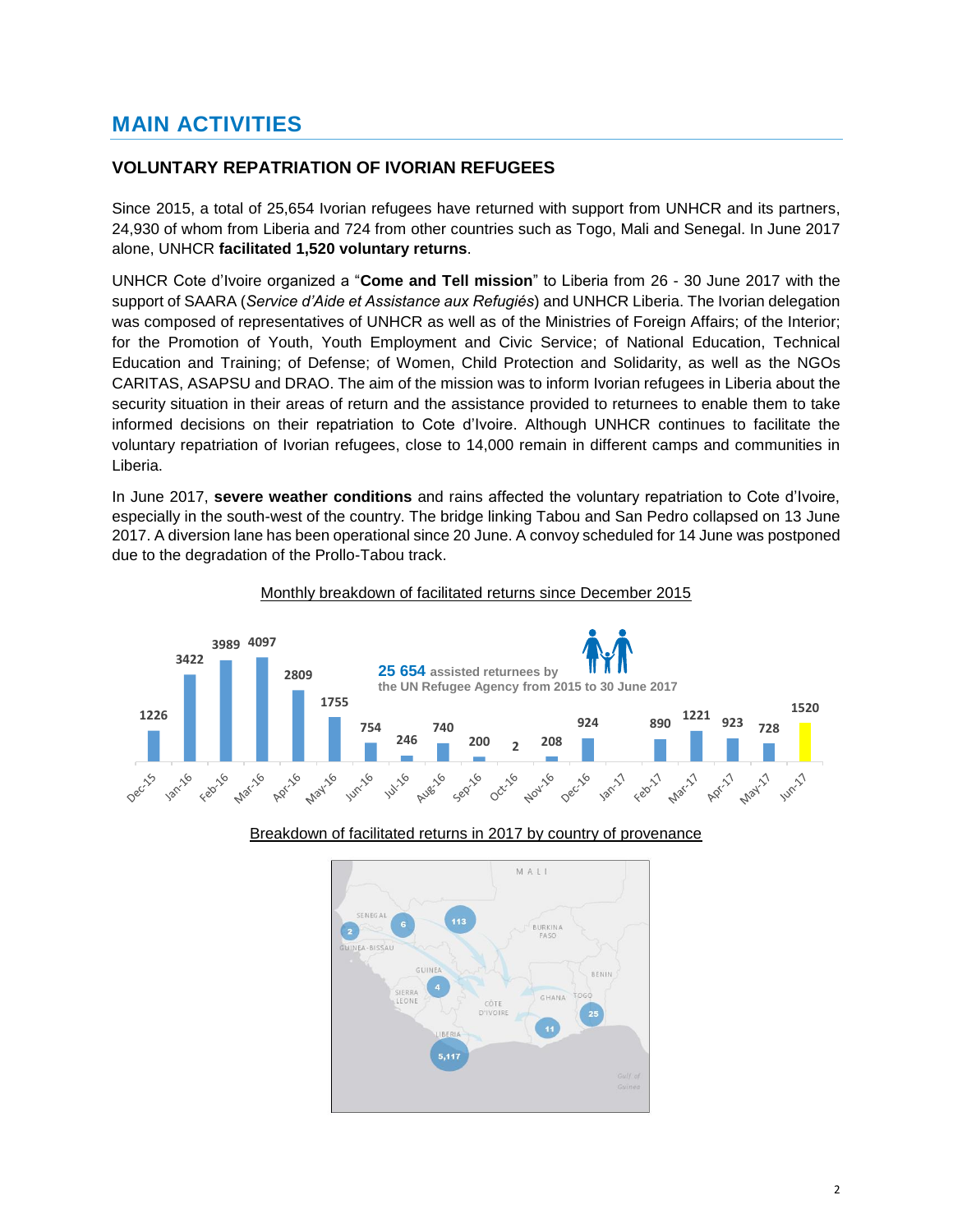## **REFUGEES**

UNHCR Cote d'Ivoire invited refugees, students, ambassadors, government officials, UN agencies, the African Development Bank and civil society representatives to celebrate **World Refugee Day** on 20 June 2017 at the Felix Houphouët Boigny University in Abidjan. Held every year, it's the day the world commemorates the strength, courage, and perseverance of millions of refugees. It marks a key moment for the public to show support for families forced to flee.

The ceremony in Cote d'Ivoire took place under the auspices of the Ivorian Minister for Women, Child Welfare and Solidarity in Cote D'Ivoire, Ms. Mariatou Koné. The opening speech of UNHCRs representative in Cote d'Ivoire was followed by interventions of the Deputy of the Ministry of Foreign Affairs as well as art performances by local musicians and entertainers.



In collaboration with the French Embassy in Cote D'Ivoire, UNHCR also organized a film screening on "Migration flows" at the French Institute of Abidjan, followed by a panel discussion. The Minister of African Integration and Ivorians abroad, Mr. Ally Coulibaly, attended the screening as well as a number of embassies, UN agencies, religious leaders and students.